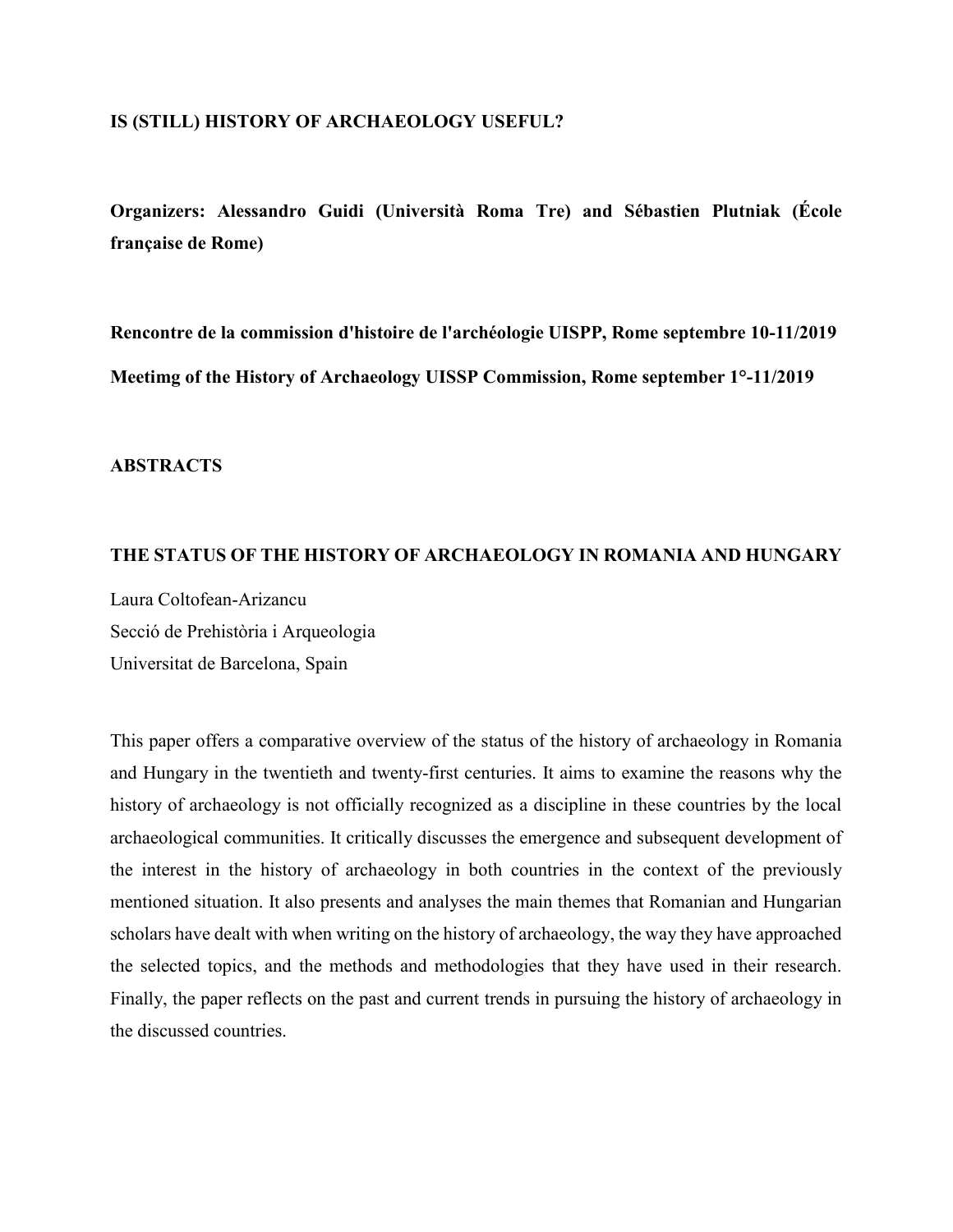# **NEW BRANCH OF SCIENCE OR JUST SUBSIDIARY DISCIPLINE? – HISTORY OF ARCHAEOLOGY IN POLAND**

Marzena Woźny Archaeological Museum in Cracow

The history of archaeology in Poland dates back to the first decades of the 20th century. Initially, it did not deal with a consideration of the methodology of archaeology, the development of terminology or changes in the formulation of questions and research problems. The first works in its scope were memoirs, often biographical. Studies focused on presenting the history of research in the selected area were also conducted. It was only in the middle of the 20th century that synthetic works on the history of the development of archaeology as a scientific discipline (both in terms of creating organizational and legal structures, as well as the activities of various scientific centers and the achievements of individual researchers) began to appear in Poland. Later on, works discussing the development of scientific literature in the field of archaeology appeared. The end of the 20th century was an opportunity to create monumental collective works summarizing the achievements of Polish archaeology in the second half of the 20th century.

At the turn of the 20th and 21st centuries, a new quality was brought to the work that highlighted the impact of politics and ideology on the methodology and interpretation of the results of archaeological research. The topics discussed included the development of archaeological ideas, the understanding of particular issues and terms within the framework of various currents and trends in archaeology. An important achievement was the initiative of joint works with archaeologists and historians of science from the neighboring countries of Poland (Germany, Czech Republic, Ukraine) on mutual relations and common history. During this time, biographies of the most important Polish archaeologists were also created.

Nowadays, more and more often, the history of archaeology is no longer perceived as a mere help in identifying monuments from old collections or in searching for information about historical excavations. It is certainly no longer considered a collection of stories about the history of own discipline, which help to create a professional myth and a common identity. It is, however, a reflection on the methodology and development of archaeological thought and the complex processes and conditions that influenced its development. However, the history of archaeology in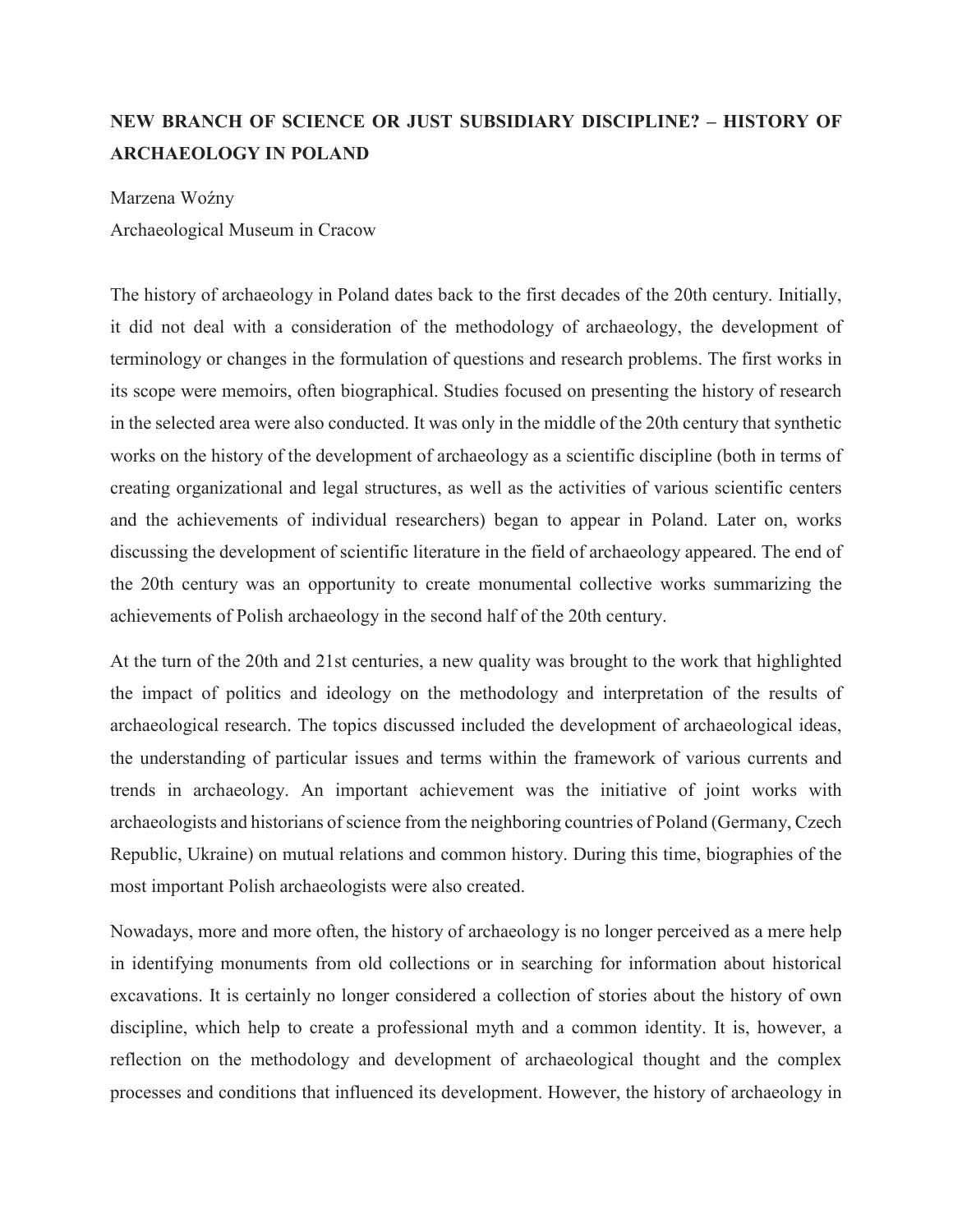Poland is perceived as a subsidiary discipline for archaeology. There are only a few researchers who deal with this professionally (i.e. for whom it is the main subject of scientific interest) in Poland. At universities the history of archaeology is mentioned only incidentally, as a part of a broad introduction to archaeology.

Attempts to officially acknowledge it as a separate scientific discipline, which were undertaken at least twice, ended in failure. However, these efforts have recently been relaunched. Doctoral theses on archaeology, which are currently being prepared in the main scientific centers in Poland, also offer a good perspective for the development of the history of archaeology. The group of professional historians of archaeology will therefore grow in the coming years.

## **FOR AN HISTORY OF ITALIAN ARCHAEOLOGICAL HISTORIOGRAPHY**

Alessandro Guidi, Federico Nomi Dipartimento di Studi Umanistici Università Roma Tre

In 1911 Luigi Pigorini gave an extremely detailed description of the first 50 years of prehistoric archaeology in Italy.

Unfortunately, Pigorini's attempt remained isolated till the Seventies, when Vittorio Bracco and Ranuccio Bianchi Bandinelli wrote histories of Italian Classical archaeology (over all history of ancient art); in the meanwhile the main tradition was the history of archaeological collections and collectors or the role of ancient art in medieval and Renaissance periods, a field of studies often linked with the history of antiquarianism.

Only from the late Eighties Italian archaeology began to reflect seriously on his history. As a matter of fact a national congress on the history of prehistoric archaeology was held only in 2011 leading today to a re-evaluation of these studies.

After this general panorama, our paper deals with a specific case-study, the history of prehistoric researches in western Lucania,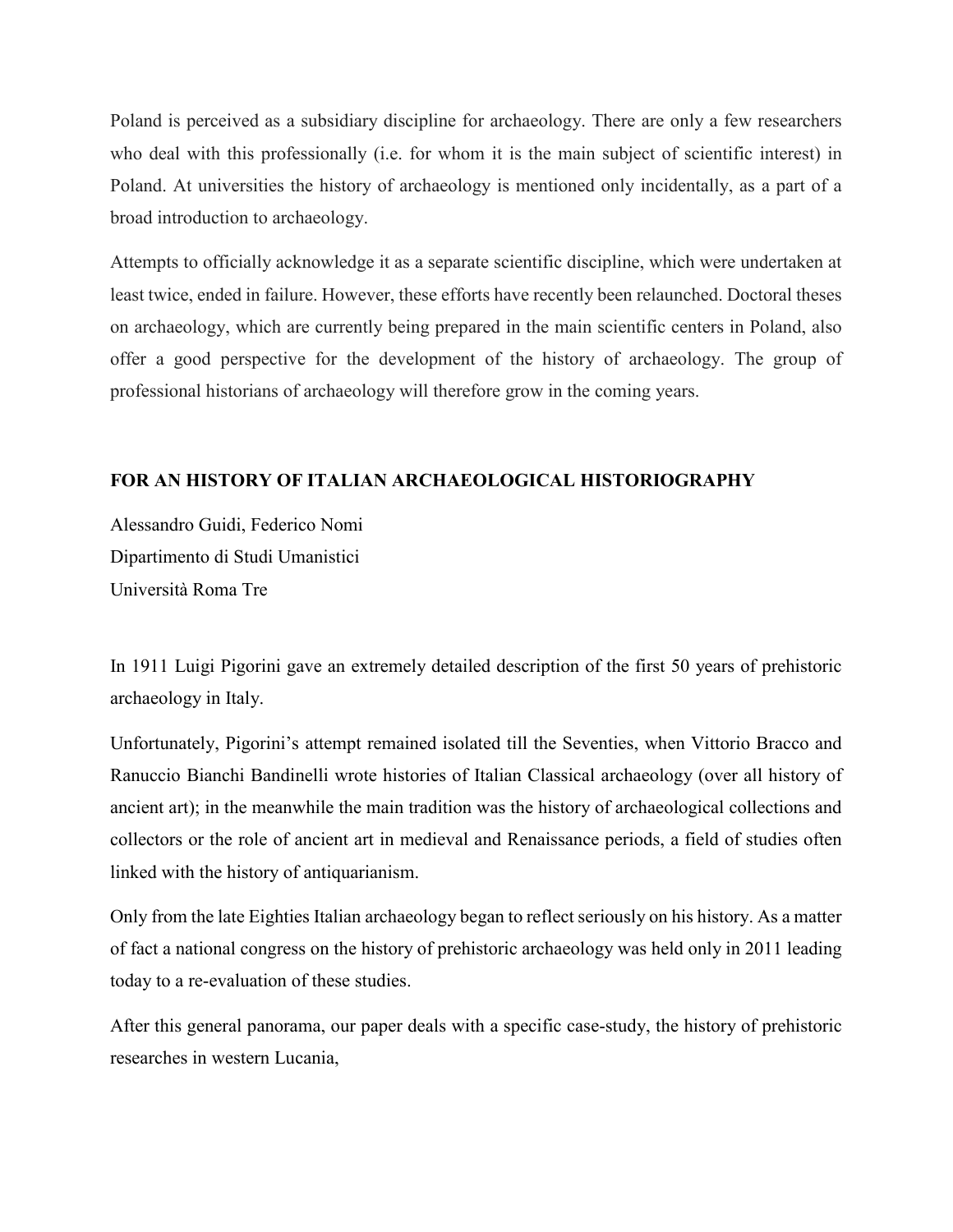#### BIBLIOGRAPHY

R. Bianchi Bandinelli, Introduzione all'archeologia classica come storia dell'arte antica, Bari 1976 V.Bracco, L'archeologia classica nella cultura occidentale, Roma 1979 S. Settis (ed.), La memoria dell'antico nell'arte italiana, I-III, Torino 1984-86. I secoli XVII e XVIII A.Guidi, Storia della paletnologia, Roma-Bari 1988 G. Pucci, Il passato prossimo, Roma 1993 M.Barbanera, L'archeologia degli italiani, Roma 1998 M.Tarantini, La nascita della paletnologia in Italia (1860-1877), Firenze 2012 A.Guidi ed., 150 anni di archeologi pristorica e protostorica in Italia, Firenze 2014 M.Barbanera, Storia dell'archeologia classica italiana, Roma-Bari 2015

# **HISTORIAN OF ARCHAEOLOGY EMBEDDED: REFLEXIONS FROM TWO RECENT RESEARCH PROJECTS INTEGRATING ARCHAEOLOGICAL RESEARCH AND HISTORY OF ARCHAEOLOGY**

Sébastien Plutniak

École française de Rome

In this paper I will propose a reflection on how science historians can participate in archaeological research projects. Including a research history at the beginning of archaeological publications is not new. However, the development of the history of archaeology as a field of research since the 1990s has redefined the role of historians of archaeology in this discipline. Several examples of archaeological research where archaeological historians have been integrated will be mentioned, such as the excavation of the Niah cave in Malaysia, or the Moulin Quignon excavation in France. The latter case has been used as an example for two prehistoric archaeological projects in the French Pyrenees: the re-excavation of the Gatzarria cave, and the PAVO project ("Ancient prehistory of the Ossau Valley"). These two projects have in common that they deal with sites formerly studied by archaeologist Georges Laplace (1914-2004). I will present my participation in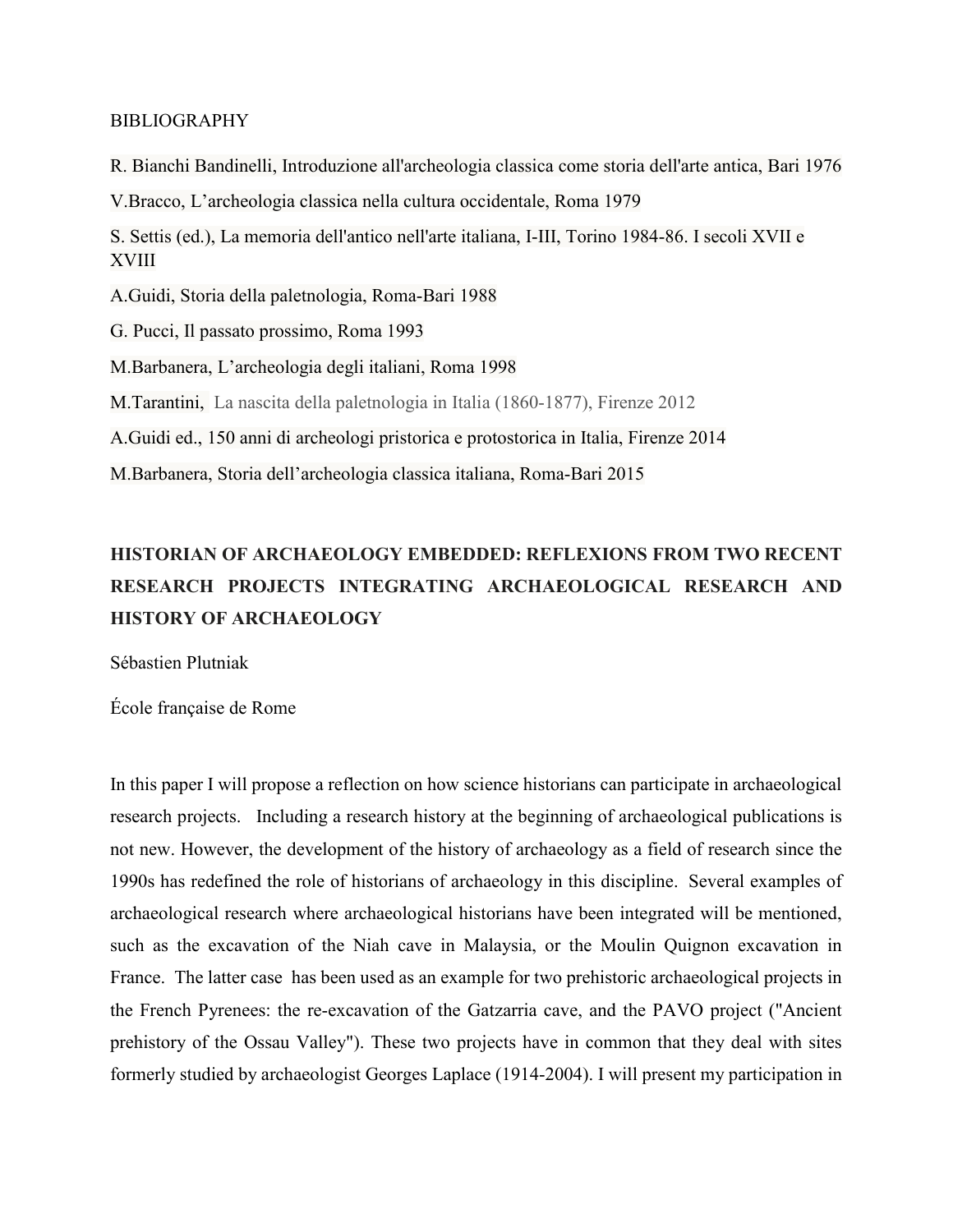these projects as a specialist in the history of archaeology and the of Georges Laplace's case in particular.

### **THE HISTORY OF ARCHAEOLOGY IN MUSEUMS**

Géraldine Delley

Laténium and Institute of Archaeology, Neuchâtel University

Museums were important in the foundation of archaeology, while collecting and organising archaeological objects has shaped archaeological narratives. However, history of archaeology remains hardly represented in museums. This contribution aims at showing how displaying objects in museums has enabled, implicitly and explicitly, to demonstrate the pertinence of the scientific discourse in archaeology and how archaeological assemblages and ancient collections tell histories, which can be mobilised in the museums discourse.

# **THE LOWER PALAEOLITHIC SITE OF CIMITERO DI ATELLA: BETWEEN PAST AND PRESENT**

R. Rocca 1,2, D. Aureli 3,4

<sup>1.</sup> Université Paris 1, Panthéon-Sorbonne. Institut d'Art et d'Archéologie, 3, rue Michelet, 75006 Paris (France).

<sup>2.</sup> Umr 7041 ArScAn - ethnologie préhistorique. Maison René Ginouvès, 21 allée de l'Université, 92023 Nanterre (France).

<sup>3.</sup> Università degli Studi di Siena, Dip. di Scienze Fisiche, della Terra e dell'Ambiente, U.R. Preistoria e Antropologia, Via Laterina 8 - 53100 Siena (Italy)

4. Umr 7041 ArScAn - AnTET. Maison René Ginouvès, 21 allée de l'Université, 92023 Nanterre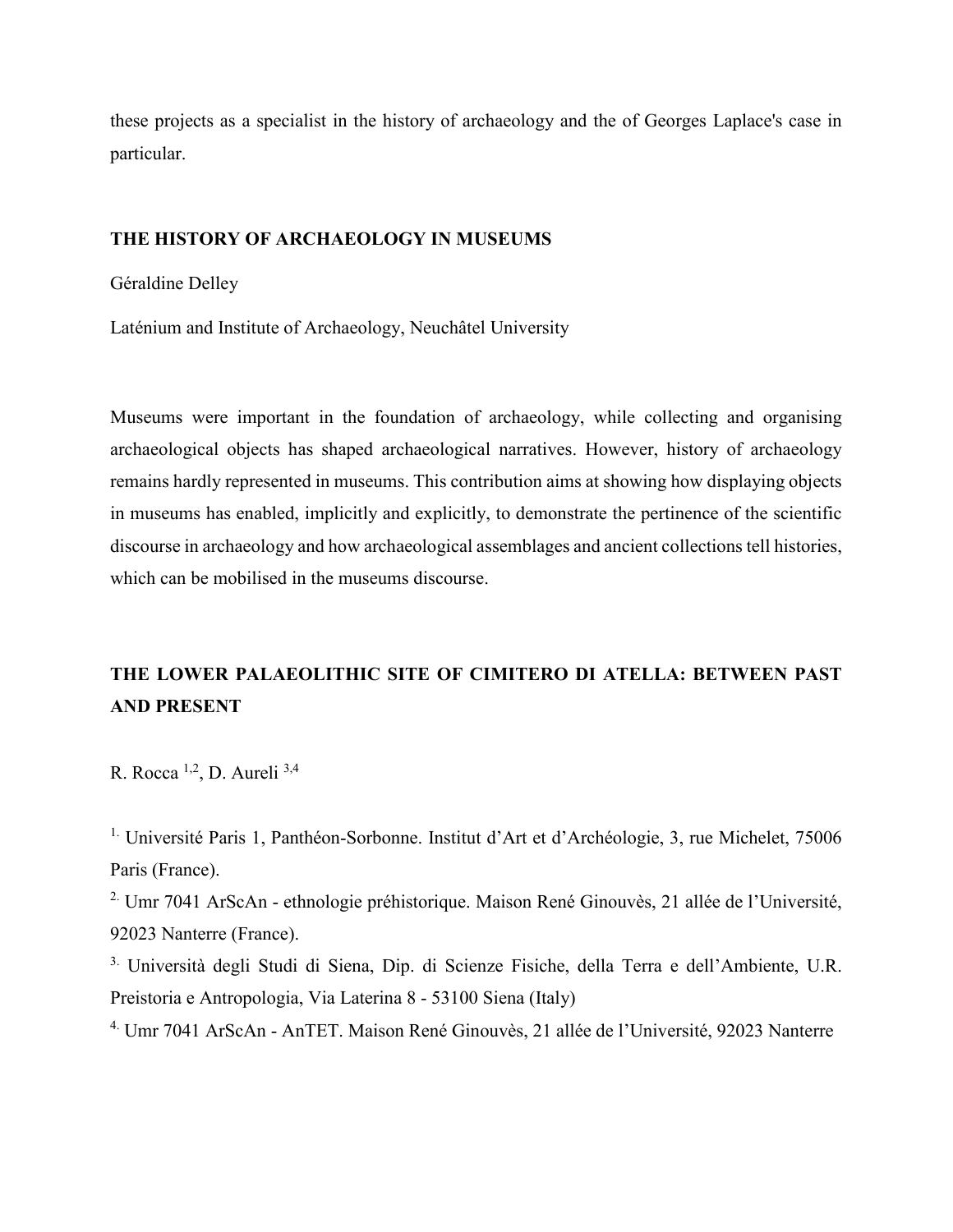The Lower Palaeolithic site of Cimitero di Atella was discovered and excavated for 20 year by E. Borzatti and his team. During these years, the research group tried to link scientific research and popular education. Indeed, if they published many papers in international review, they also pay attention to the valorisation as the site was protected and open to visit for the public. After the end of the Borzatti mission in 2010, the site was abandoned, endangering the archaeological find.

The resumption of activities at Atella in 2015 is part of a new project of the French School of Rome on the settlement dynamic during the Palaeolithic in Italy (quinquennial program PALEO). The research at Atella focus on fieldwork, lithic and faunal remains study but also on protection and enhancement of the site. The aim of this project is hence to join a high scientific standard, but also to promote the scientific valorisation of the site for the local community.

In this presentation, we will focus on the history of research at Atella and in Basilicata since the 1970 and try to point out the consequence on the scientific research and local activity. Then, we will present to new valorisation project proposed in collaboration with Atella municipality. This brings up questions about the role of archaeology in the city in the current context.

# **NEW PERSPECTIVES IN THE HISTORY OF EUROPEAN ARCHAEOLOGY IN THE UNITED STATES: OLD WORLD/NEW WORLD COMPARATIVE ANALYSES THEN AND NOW**

Bettina Arnold Department of Anthropology University of Wisconsin-Milwaukee

Transformative technological advances in the 19<sup>th</sup> century, including steam power, electricity, the telephone and the automobile, made possible an active exchange of ideas between Old and New World scholars about the interpretation of the human past. What would eventually emerge as the discipline of professional archaeology was influenced by developments in the natural sciences, especially evolutionary biology, as well as the comparative analysis of cultures that emerged as one of the legacies of colonialism. A corollary of this expansion of geographic scope was the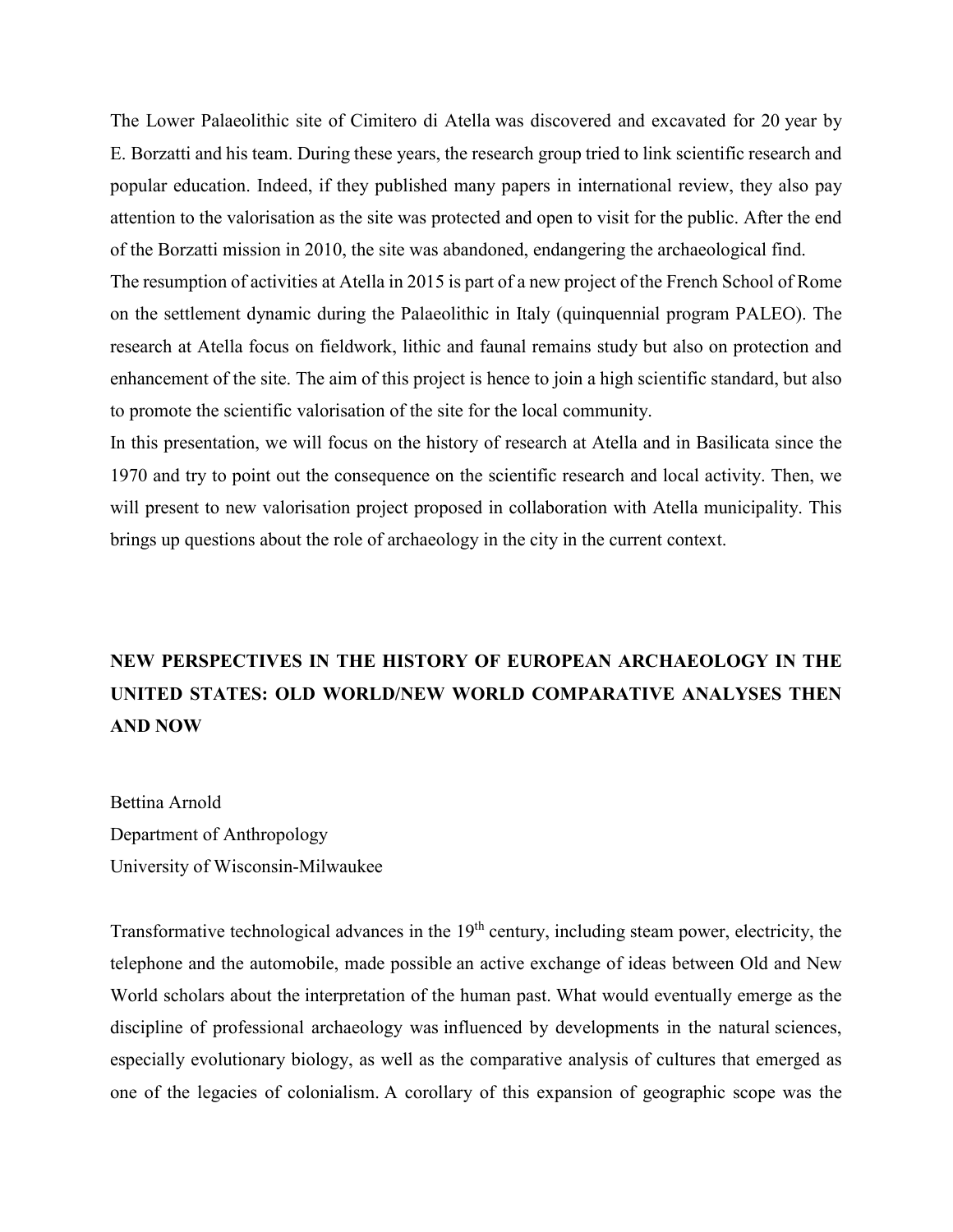recognition that past human responses to the environment and cultural adaptation could be viewed as universal rather than particular. Intellectual cross-fertilization across the Atlantic divide in the 19th century was the result of several factors, including migration to the US following the failed revolution of 1848, the increasing professionalization of the historical disciplines, and the establishment of institutions whose members exchanged publications as well as correspondence on a regular basis. In the aftermaths of WW I and II, however, many of the conduits that had facilitated intellectual exchanges between the scholarly communities on either side of the Atlantic were closed off, especially in areas of the US dominated by German-born populations. Natural history museums like the Smithsonian, the Chicago Field Museum and the Milwaukee Public Museum gradually removed prehistoric European material from permanent exhibitions and extensive collections were permanently mothballed. Archaeology in the US became increasingly inward-turned, focusing on indigenous cultures viewed through an anthropological lens rather than using the direct historical approach characteristic of European prehistory. The ethnic and cultural disconnect between Euro-American archaeologists and native cultures both past and present made the analytical distance that characterized the New Archaeology possible and resulted in more scientific and less humanistic approaches to the study of the past. The post-processual counter-Reformation that began in the 1980s stressed contextual rather than comparative analysis in an attempt to re-humanize the interpretation of the past but in the process the commonalities of human responses to similar conditions was deemphasized. In the past decade, as this paper will demonstrate, prehistoric archaeology in the US appears to be experiencing a return to a more comparative approach to understanding human cultural evolution after almost a hundred years of relatively isolationist scholarship and Old World archaeology, including the prehistory of Europe, has become theoretically and methodologically relevant again.

## **HISTORY OF ARCHAEOLOGY AND LOCAL DEVELOPMENT: HERITAGE, MEMORY, TERRITORY**

Ana Cristina Martins IHC-Instituto de História Contemporânea, Pólo Universidade de Évora Universidade de Évora (University of Évora)